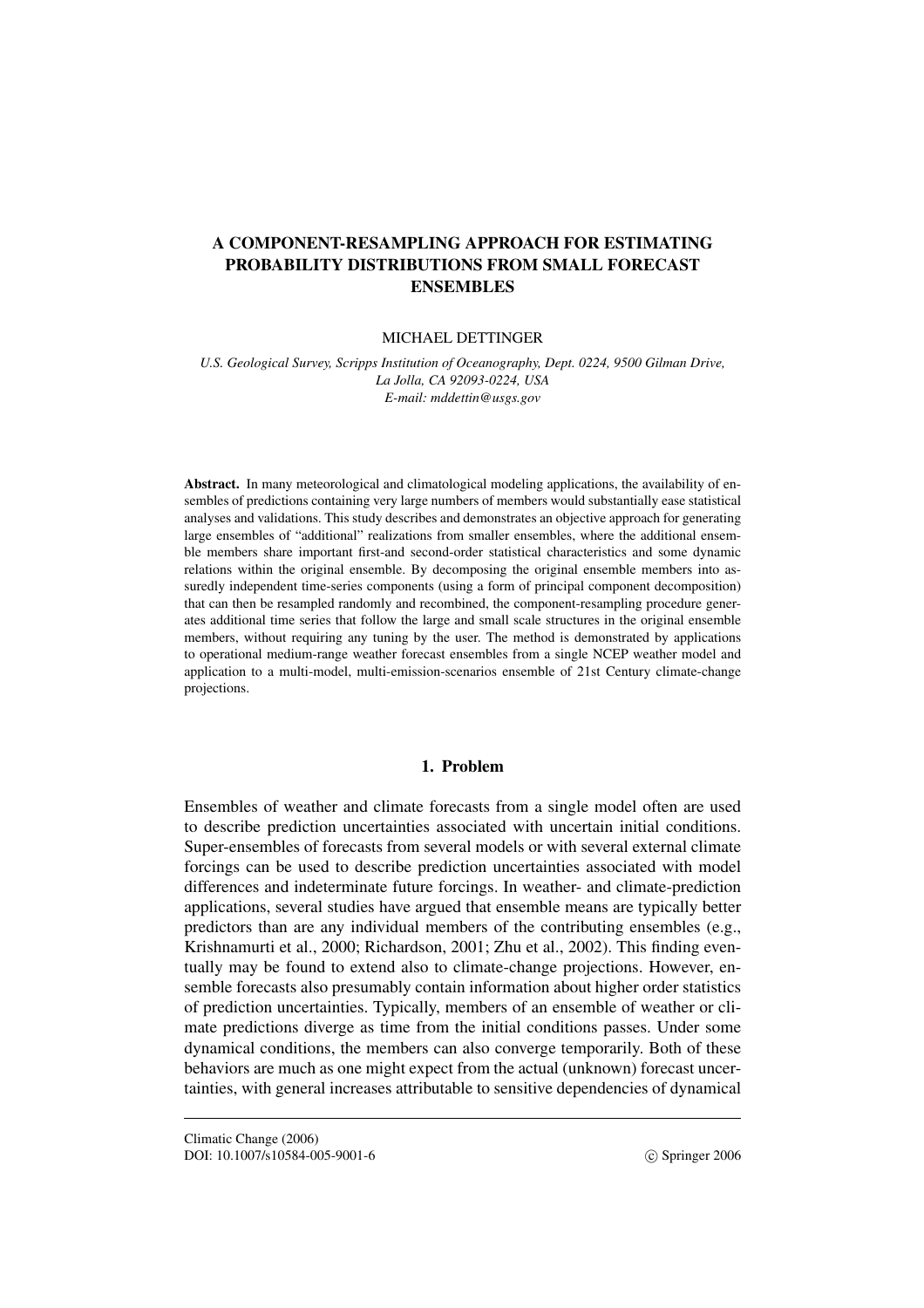systems to initial uncertainties but also with the occasional, temporary confluences of trajectories associated with visits to ghost limit points and cycles, and homoclinic orbits, shared by ensemble members (Ghil and Childress, 1987; Ghil et al., 2002).

If the ensemble includes many members (e.g., Allen and Ingram, 2002), then characterizing the evolving ensemble spread can be as simple as ranking the forecasts for each time and binning the results to directly form histograms or crude probability-distribution functions (pdfs). Even if the pdfs so estimated were crude, they could provide useful measures for comparing forecasts to subsequent observations and would provide a useful basis for comparing different ensembles (e.g., Toth et al., 2003). These pdfs, like all the pdfs discussed herein, are measures of the probabilities of obtaining various outcomes with the models applied and thus are only estimates of the probabilities of various real-world outcomes. Thus the pdfs might more accurately be considered to be *prediction* distribution functions.

When the number of ensemble members is smaller, however, developing even a rough estimate of the forecast pdfs involves assumptions about the character of the forecast uncertainties sampled by the ensemble. One approach is to sort and rank the ensemble forecasts, use them as mileposts of the forecast pdf (say the median forecast value at a given lead time marks the median in the pdf), and then smooth algebraically to fill in interpolated values. Alternatively, one can attribute error bars of some weight and shape to each ensemble member and then essentially sum the error bars from all the ensemble members to arrive at the overall ensemble pdf, but then important assumptions need to be made regarding the growth rate of the error bars for the individual ensemble members. Both of these approaches have the advantage that they are simple, but have the disadvantage that they require critical subjective choices or assumptions by the analyst.

In the present study, a third alternative is presented that, in its simplest form, has no subjectively tunable parameters. The method requires no tunable parameters because it characterizes the ensemble spread by a data-adaptive principal components analysis and then resamples the independent components obtained from that analysis as often as necessary to provide a smooth pdf estimate. Using the orthogonality properties that are designed into principal components analysis (PCA), the resampling method provides an almost unlimited number of other realizations that are distinct from each other while retaining the essential characteristics of the ensemble members, including evolving ensemble means and standard deviations and all the lag and intervariable correlations. Because the method is based on PCA, the components of the resampled ensemble are based on its first and second statistical moments, so that the resulting smoothed pdfs tend toward Gaussian shapes. However, that tendency is relatively weak and, as will be shown with examples here, the method readily handles ensembles that diverge into two or more clusters of trajectories and handles non-Gaussian characteristics like heavy-tails, as a matter of course.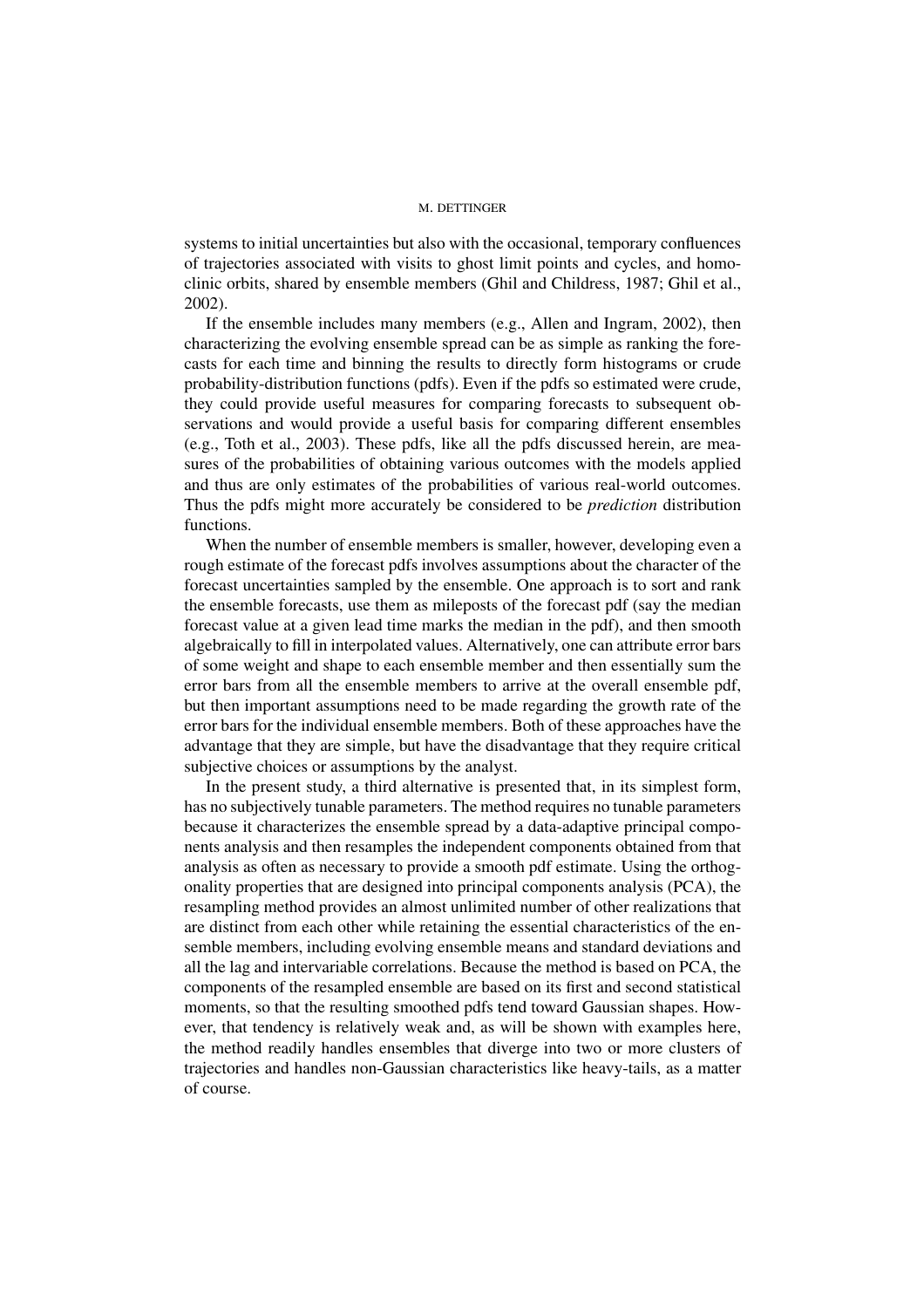## **2. Method**

Consider an ensemble of *n* forecasts of, say, temperature at a given model grid cell, each *m* time steps long and each containing elements  $\{x_i^j, i = 1, m\}$  where *j* indicates which forecast sequence from the ensemble is being referenced. A given forecast sequence can be compiled into a forecast (column) vector  $x<sup>j</sup>$ , where the superscript *j* in absence of a subscript indicates that the *j*-th column vector is being referenced. The resulting *n* forecast vectors, in turn, can be compiled into an  $m \times n$  matrix X. A PCA, with all expectations calculated across the ensemble members – in the *n* direction, will decompose the original ensemble  $X$  into *m* temporal empirical-orthogonal functions (EOFs; von Storch and Zwiers, 2002, ch. 13), with the *k*-th temporal EOF vector,  $\{e^k, i = 1, m\}$ , accompanied by a corresponding vector of EOF coefficients,  $\{p^k, j = 1, n\}$ , wherein the *i*-th element,  $p_i^k$ , of the *k*-th coefficients vector is the projection (strength) of the *k*-th EOF pattern in the *i*-th ensemble member. Together the EOFs form an  $m \times m$ EOF matrix *E* and the coefficient sets form an  $n \times m$  coefficients matrix *P*, such that

$$
X = \mathbf{E} \mathbf{P}^T. \tag{1}
$$

In the unusual form of PCA decomposition used here – wherein expectations are taken across ensemble members rather than, say, time – the EOFs are the eigenvectors of the correlation matrix  $X'X'^T$ , where  $X'$  is a zero-mean version of *X* and the superscript *T* indicates a matrix transpose, so that  $X'X'^T e^k = \lambda_k e^k$ , where  $\lambda_k$  is the variance in *X* captured by the *k*-th EOF (Ghil et al., 2002). Because  $X'X'^T$  is a symmetric matrix, its eigenvectors form an orthogonal basis for decomposing and reconstructing the original time series (Blyth and Robertson, 2002). That is, when each *e<sup>k</sup>* vector is scaled to unit length, as in standard EOF analysis (von Storch and Zwiers, 2002),  $E^T E$  is an  $m \times m$  identity matrix. The coefficients P are the projections of X' onto the EOFs; that is,  $p^k = X^T e^k$ . Because the EOFs are eigenvectors of  $X^T X^T$  and are orthogonal,  $p^{kT} p^m = (X'^T e^k)^T X'^T e^m = e^{kT} X' {X'}^T e^m = \lambda_m e^{kT} e^m = \lambda_m \delta_{mk}$ , where  $\delta_{km}$  equals 1 if  $m = k$  and 0 if  $m \neq k$ . Thus the coefficients for the different EOFs are orthogonal (uncorrelated) with each other, with expectations calculated across the *n* ensemble members.

The orthogonality of the coefficients means that one EOF's coefficient for a particular ensemble member is uncorrelated (linearly independent) with any other EOF's coefficient for that ensemble member. In standard PCA (or EOF analysis) with expectations collected across time, the dimension spanned by each EOF is grid location (von Storch and Zwiers, 2002) and the value of the *k*-th coefficient series at time  $j$  is uncorrelated with, or tells nothing – on average over time – about, the value of any other coefficient series at the same times. In the PCA applied herein, expectations are instead collected across the ensemble (rather than time) and the dimension spanned by the EOFs is time (rather than grid location). Thus, by substituting "ensemble member" for "time" in the preceding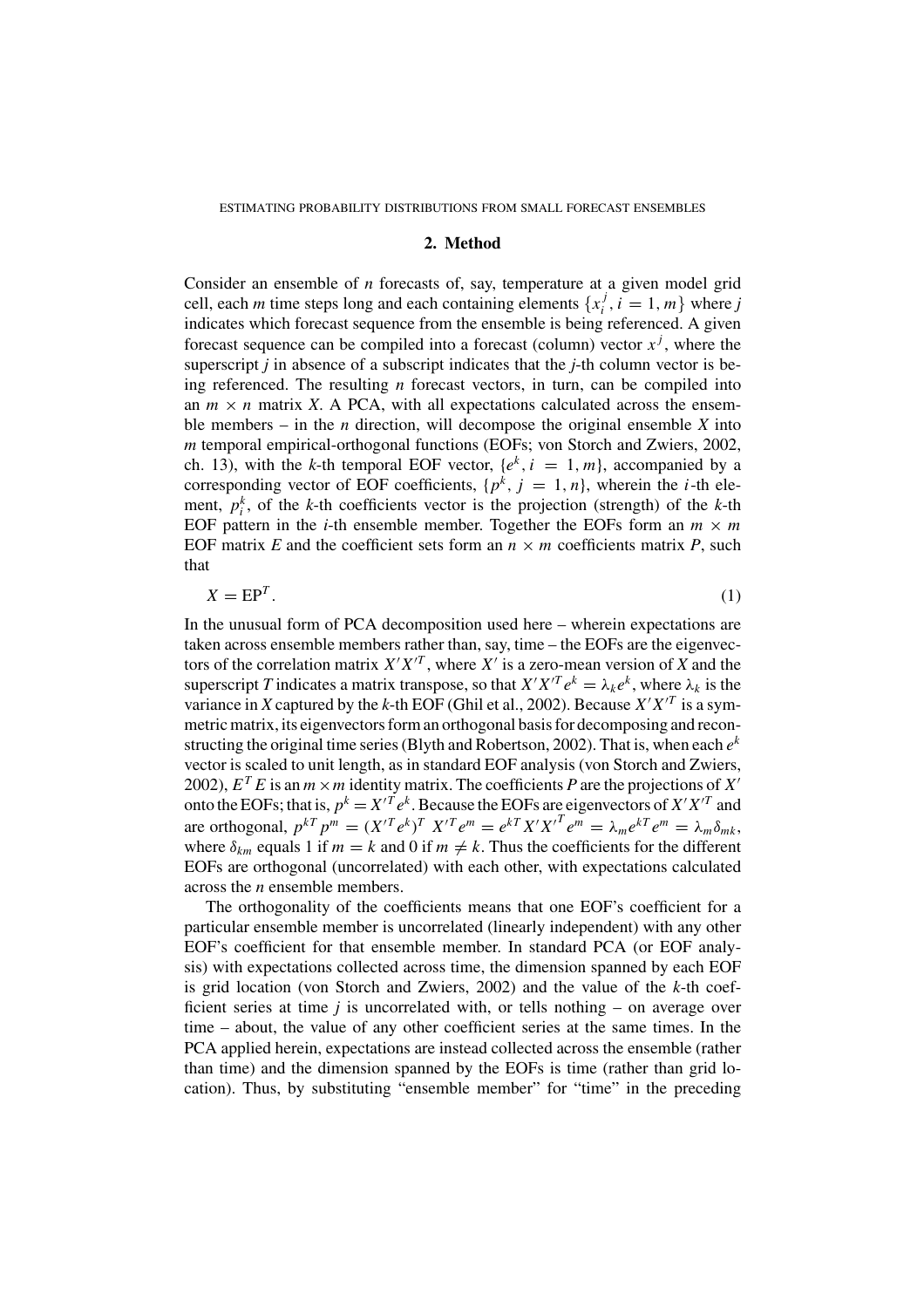statement, we see that, in the present analysis, the value of the *k*-th coefficient series at ensemble member *j* is uncorrelated with, or tells nothing – on average across the ensemble members – about, the value of any other coefficient series for the same ensemble member. The resampling method developed here uses the independence of the coefficients associated with the various ensemble members to scramble the orthogonal components of the original ensemble without changing its statistics.

Having completed this nonstandard PCA-based decomposition, the *i*-th time step of the *j*-th original (properly standardized) ensemble member can be recovered completely by

$$
x_i'^j = \sum_{k=1}^m e_i^k p_j^k \tag{1'}
$$

which is just an expansion of Equation (1) into the column vector (superscripts) and vector elements (subscripts) notation used here. Another forecast vector that is indistinguishable from the original ensemble elements, to second order, can be obtained by picking the  $j$  indices in equation  $(1')$  at random, with replacement, from the set  $\{j = 1 \text{ to } n\}$ , at each step k in the summation. Because the coefficients associated with a given (new or original) ensemble member are uncorrelated from EOF to EOF, by the orthogonality relations described earlier, the second-order statistics of the resulting sum do not depend on which ensemble member's coefficient is chosen at each step as long as – in the limit of many resamplings – all coefficients are eventually included. As before, this point may be made more intuitive by considering its analogy in standard PCA (EOF) analysis wherein new maps that have the same first and second order statistics as the original collection of maps can be constructed as the sums of the products of each spatial EOF, in turn, with one of that EOF's temporal coefficient values at a randomly selected observation time. In the present reconstruction, new ensemble members are constructed as the sums of the products of each temporal EOF with one of its coefficients for a randomly selected ensemble member.)

The procedure is as follows:

1. Calculate the ensemble-mean values  $\mu_i$  of  $x_i^j$  for each time *i*, with expectation taken across the ensemble:

$$
\mu_i = \sum_{j=1}^{j=n} x_i^j / n \tag{2}
$$

and subtract these time-varying means from all of the forecast vectors to obtain an ensemble of centered (zero-mean at each lead time) forecast vectors. Any mean or time variation shared by all the ensemble members is removed by this step. After the ensemble is resampled, this time-varying ensemble mean can readily be added back.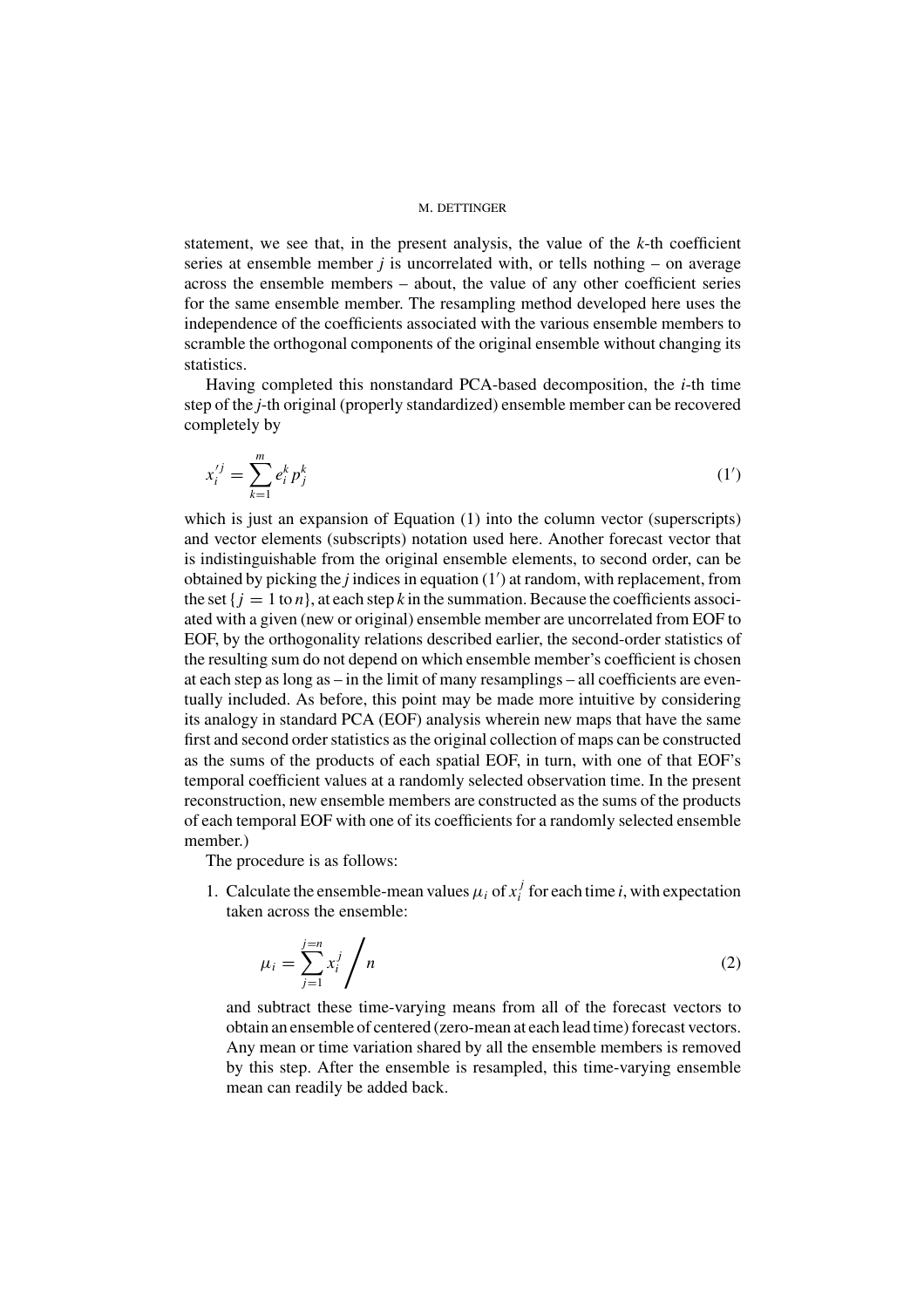2. Calculate the ensemble standard deviations  $\sigma_i$  of the centered forecasts at each time *i*, with expectation taken across the ensemble,

$$
\sigma_i = \left[ \frac{1}{n} \sum_{j=1}^{j=n} (x_i^j - \mu_i)^2 \right]^{1/2},\tag{3}
$$

and divide the centered forecast vectors at each lead time by the corresponding standard deviation to obtain a standardized forecast ensemble (zero mean and unit variance at each lead time)  $X'$ , with

$$
x_i'^j = \frac{(x_i^j - \mu_i)}{\sigma_i} \quad \text{for } j = 1, n; \quad \text{and} \quad i = 1, m. \tag{4}
$$

This standardization ensures that any temporal evolution of the spread of the ensemble is captured and can be reintroduced (multiplying by  $\sigma_i$ ) after resampling. Removing the temporally varying standard deviation at this point in the analysis ensures that inter-ensemble variations in the early part of the forecasts (when the ensemble typically has not spread much) are treated in the same detail as those later in the forecasts.

3. Compute the cross correlations of the standardized forecasts at all different times *i* and *k*, with expectations taken across the ensemble,

$$
c_{ik} = \frac{1}{n} \sum_{j=1}^{n} x_i'^j x_k'^j \quad \text{for } i = 1, m; \quad \text{and} \quad k = 1, m. \tag{5}
$$

The resulting cross correlation matrix is  $m \times m$ , and summarizes the covariation (averaged across all ensemble members) of each forecast with itself and each of the forecasts at each of the other time steps.

- 4. This cross correlation matrix is decomposed into EOFs and their coefficients by the PCA described previously. The resulting EOFs describe the temporal evolution of the ensemble members in most economical form (von Storch and Zwiers, 2002). For a given EOF, the coefficients measure the weight (similarity) of each ensemble member in turn to the EOF's temporal pattern. For example, perhaps most ensemble members trend throughout from warmer towards cooler, while a few might warm for a while and then cool like the others. These two behaviors would tend to be captured by two distinct EOFs, and those ensemble members in the former category would have larger coefficients for the former EOF whereas the latter ensemble members would have larger coefficients for the latter EOF.
- 5. Construct additional "forecast" realizations,  $x^{\prime\prime}$ , by recombining the PCA components to generate new combinations of EOF and their coefficients as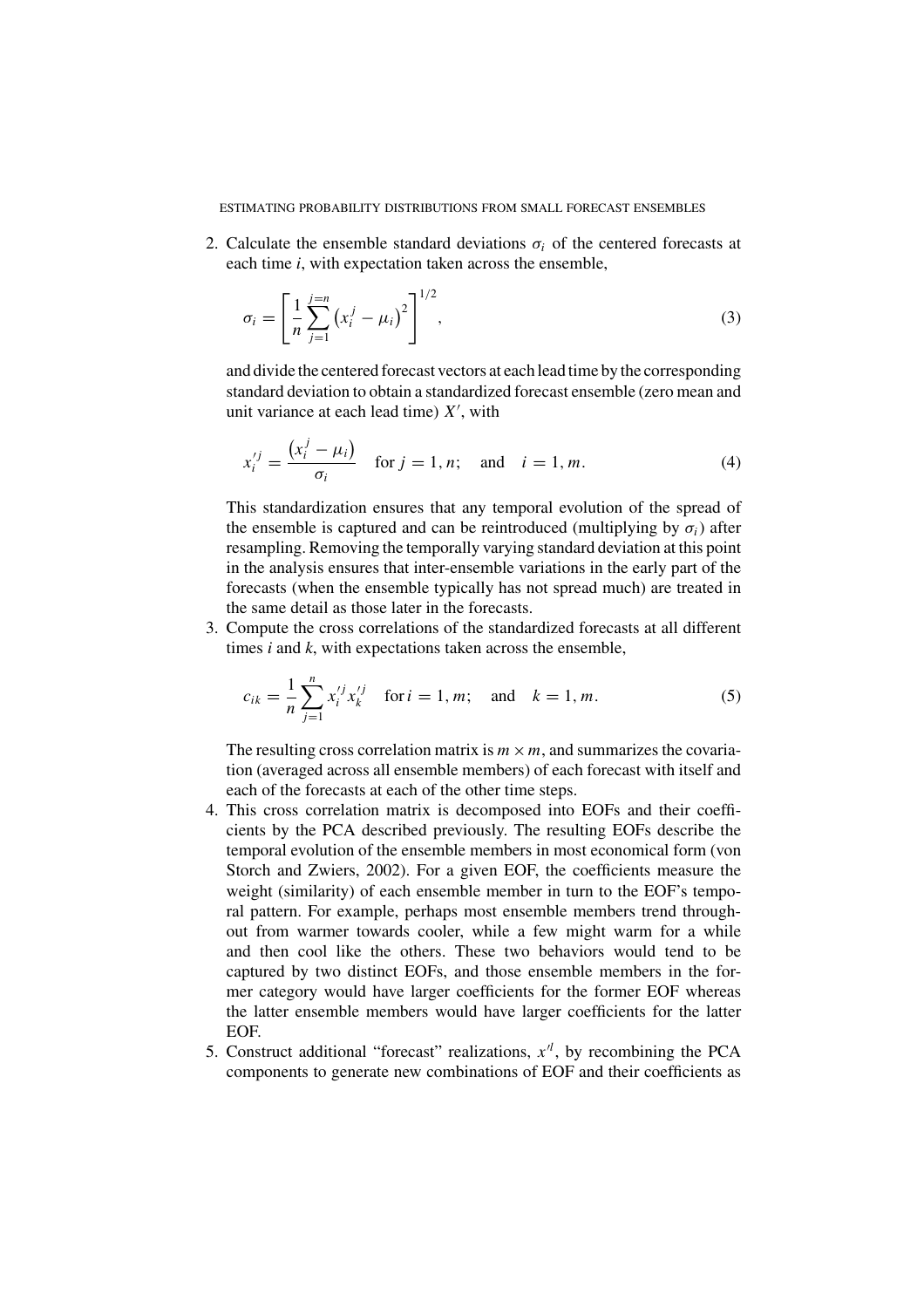often as necessary, for each time step *i*,

$$
x_i^{\prime l} = \sum_{k=1}^m e_i^k p_{\text{random}(j)}^k \tag{6}
$$

where the index  $j$  (in Equation  $(1')$ ) is now selected at random at each step  $k$ of the summation. Because the coefficients for the various EOFs are linearly independent of each other, because of their origins as projections onto orthogonal eigenvectors, the first and second order statistics of these additional realizations do not depend on which ensemble member's coefficient for a given EOF is mixed with which other ensemble member's coefficient for the next EOF.

With *m* EOFs, each of which can take on any of the *n* coefficient values, the number of distinct realizations that can be constructed ideally would be  $m^n$ ; e.g., in a 10-member ensemble of 14-day forecasts,  $14^{10}$  distinct resamples could be generated. However, typically only a fraction of the coefficient series from a PCA contributes much variance to the reconstructions (which is why PCA is so often used to reduce the dimensionality of complex collections of data). In a typical temporal EOF analysis, perhaps 20% of the EOFs capture, or contribute, much variance (e.g., Ghil annd Vautard, 1991), so that in the resampling method developed here, only a similar fraction of the components would contribute to significant differences between the new realizations. Alternatively, if  $n < m$ , the number of non-zero PCA components may be roughly equal to *n*, rather than *m*, and only these *n* components would contribute to the new realizations. In either of these cases, the practical number of new realizations that can be generated is reduced. If only 20% of the EOFs contributed significant variance to the reconstructions in the case of the 10-member ensemble of 14-day forecasts, the number of EOFs that would contribute most of the variance in the new realizations might be only 3, and the number of distinguishable realizations would drop to about  $3^{10}$  or 59,000, a considerable reduction albeit still be a useful expansion of the size (10) of the original ensemble. In a typical application of PCA, the choice of how many components to retain is important, because the goal generally is to reduce the dimensionality of the data set, to strip away noisy components. In the present use of the PCA decomposition method, the aim is to retain noise and signal in realistic new realizations. Thus all components need to be retained. Assuming that many components may not contribute much to the new realizations, one can choose to evaluate the results of the PCA to limit the resampling to eliminate very small, or zero, contributors; however, because these "extra" components add little or nothing to the new realizations, one can as easily simply include all the PCA components in the resampling procedure with no significant change in the results. The latter option makes the method strictly reproducible, and eliminates a subjective judgment (what subset of the components should be retained). Thus, in the present application, the latter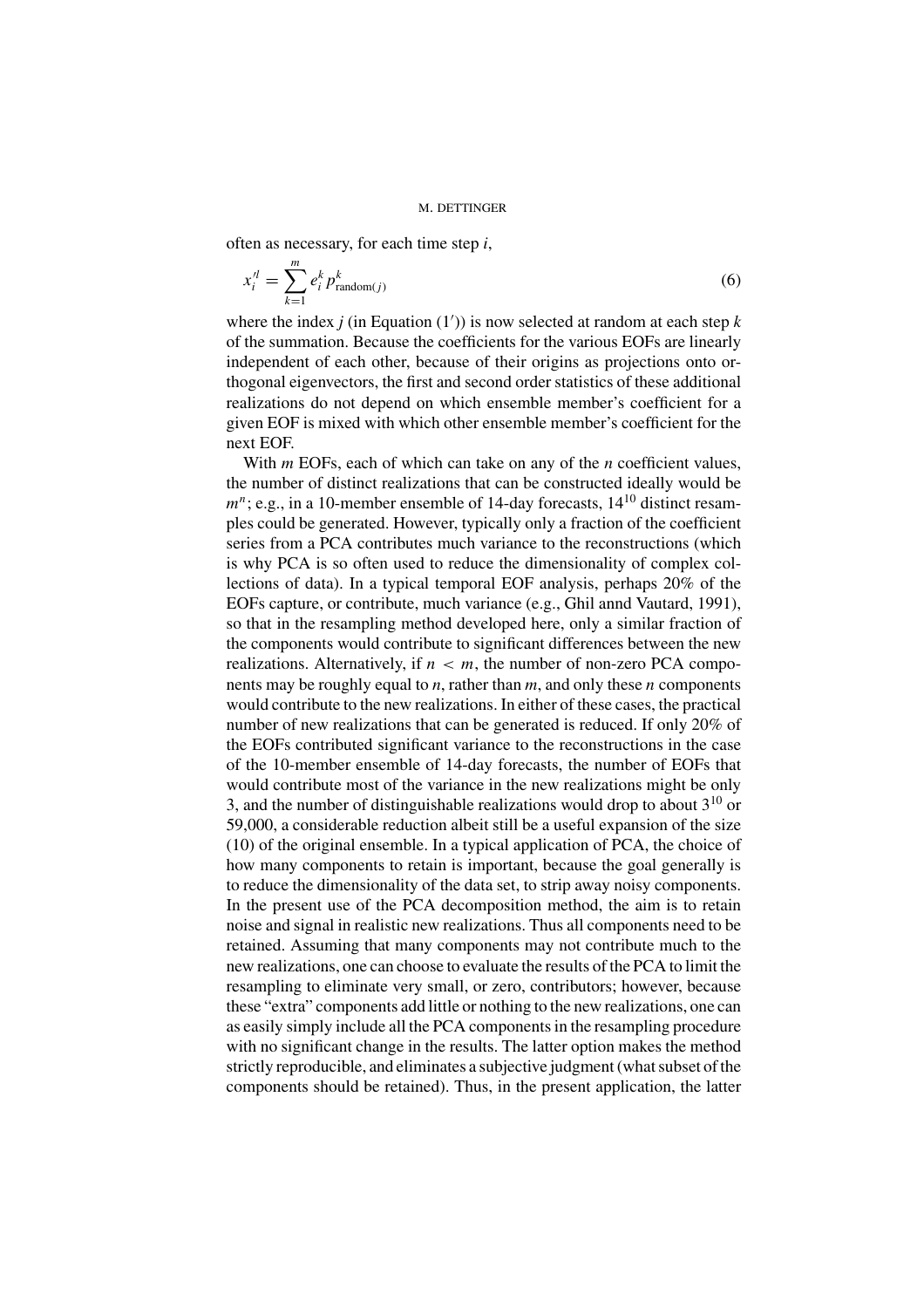option – retaining all the components, whether they contribute much or not – is employed.

6. Having reconstructed a "new" member of the standardized forecast ensemble by resampling, in step 5, rescale the result by the time-varying ensemble standard deviations and then add the time-varying ensemble means, essentially reversing Equation (4). By this rescaling, the time-varying ensemble means and scatter are restored, and the large numbers of resulting forecast realizations can be ranked and summarized in detailed histograms to estimate pdfs in as much detail as desired.

The method ensures that features shared by the original ensemble members are shared by the component-resampled ensemble members, that variations shared by subsets of the ensemble members are reproduced realistically and in proportion to their occurrence in the original ensemble, and – because no components of the original ensemble, however small or erratic, are left out of the reconstructions–even that the noisy (unshared) variations are faithfully captured and reproduced in the component-resampled ensemble.

One way to picture the method is to imagine that the original ensemble *X* has been filtered into a large number of narrow and nonoverlapping frequency bands. PCA can have this effect (e.g., Dettinger et al., 2001), although it is not constrained to take that form. The result of such filtering is that an ensemble member would be recognized to have power A in the first frequency bin, have power B in the second frequency bin, and so on. These powers would correspond (conceptually) to the EOF coefficients in the PCA described above. Another ensemble member would have a different set of powers in each frequency bin. Now, assuming that an ensemble's power in the first frequency bin had little bearing on its power in the second, and so on, one can imagine generating new ensemble surrogates with the same statistical properties as the original ensemble, by taking the filtrate from one ensemble member (at random) from the first frequency bin, adding to it the filtrate from an ensemble member (at random) the second bin, and so on, until samples from all the frequency bins had been incorporated. The sum of the frequency components would constitute a new time series with statistical and spectral properties that are derived strictly from the ensemble's overall power spectrum. For example, if the 10-day periodicities in the ensemble members were most powerful and 8-day periodicities notably lacking, the resampling would still yield members with powerful 10-day periodicities and weak 8-day periodicities, because the resampling only used observed values from each frequency bin. The present method improves on this hypothetical frequency-binned resampling (i) by guaranteeing – by the construction of the PCA decomposition of the ensemble members – that the various elements resampled (the loading patterns, which would correspond to sine waves of given frequency in the hypothetical) are always independent of each other, and (ii) by allowing more flexibility of loading-pattern shape than is offered by a simple frequency-domain approach.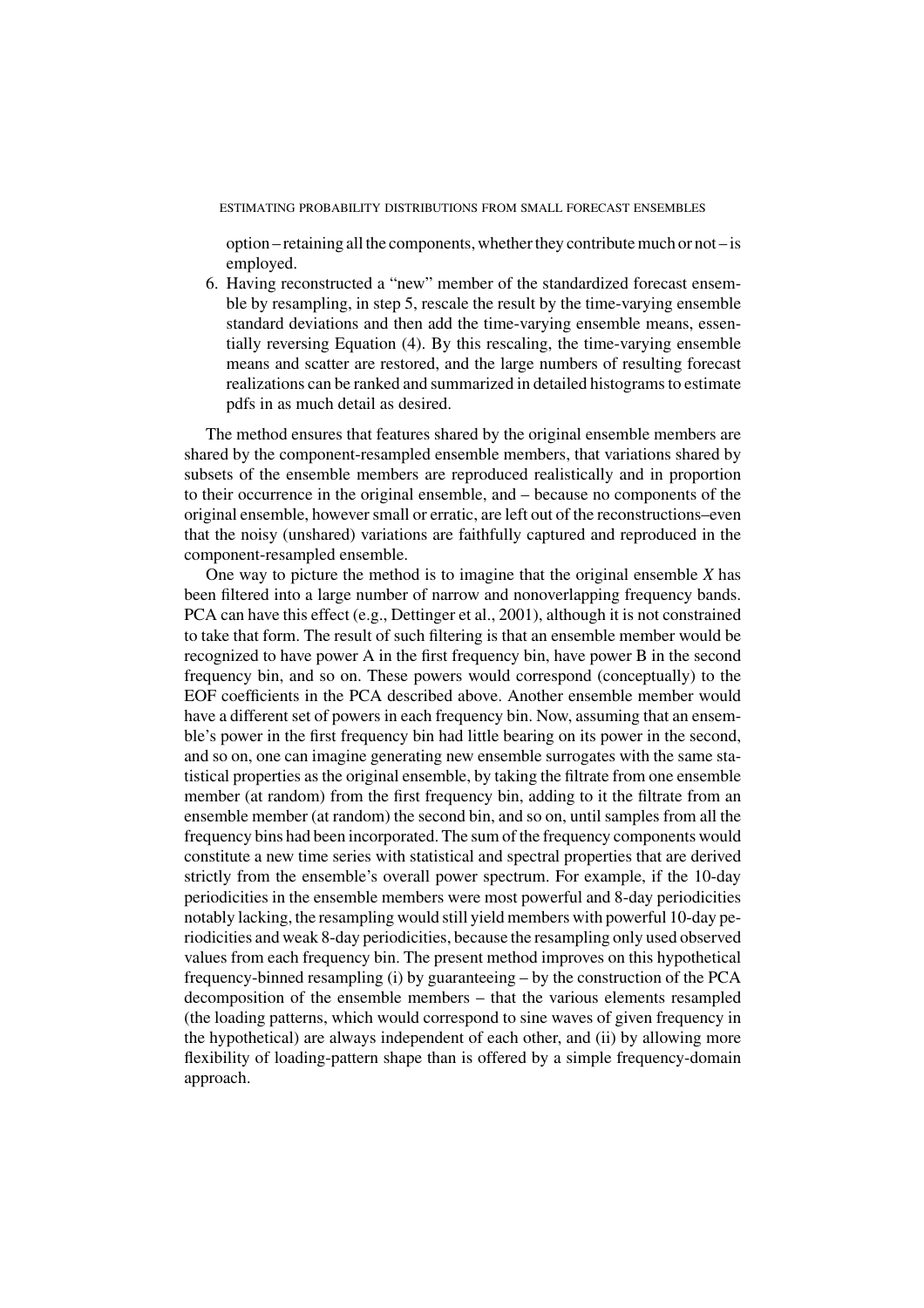## **3. Example Application: Medium-Range Temperature Forecasts**

An example of the results of the PCA-based component resampling of a forecast ensemble is provided by application to a 12-member ensemble of 14-day forecasts of air temperatures at the 850-mbar pressure level over Northern California, from the National Centers for Environmental Prediction's (NCEP) operational mediumrange forecast (MRF) model (Toth and Kalnay, 1993; Traction and Kalnay, 1993). The MRF ensembles are generated by simulating the next 14 days of weather (globally) from 12 different initial conditions that are intended to represent the general levels of uncertainty about the current conditions at the beginning of the forecasts. Special methods have been developed to ensure that the differences in the initial conditions include perturbations that will diverge most quickly in the model's multidimensional state space (Toth and Kalnay, 1993). This choice of initial-condition perturbations is intended to span the most virulent uncertainties while using the smallest perturbations and smallest number of ensemble members.

The operational MRF forecasts of 850-mbar temperatures at 40◦N 120◦W, initiated on 11 November 1998 and spanning the 14 days from 12 November to 25 November, are shown as black dots in Figure 1. Initially, the MRF ensemble forecasts are tightly clustered within a few degrees of  $+5^{\circ}$ C, but they gradually diverge until, by the final day of the forecast, they span a temperature range of about  $12^{\circ}$ C. The forecasts warm for a day or two initially, then cool until the midpoint in the forecast cycle and then generally warm yet again. At various times (e.g., day 10), the ensemble diverges into several, apparently distinct clusters of forecasts.

The resampling method described above was applied to this ensemble forecast (an  $14 \times 12$  forecast matrix) to obtain 10,000 component-resampled realizations, which then were histogrammed and contoured to map the pdfs shown by contours in Figure 1. Gaussian distributions reflecting the daily means and standard deviations of the (original) ensemble are shown as bell curves in the figure as well. The resampled pdfs capture much of the same gradual spread of the ensemble indicated by the daily Gaussian fits, and closely enclose the clustered MRF ensemble members throughout the forecast period. Initially the pdfs are very narrowly focused on the small range of forecasts, and gradually the pdfs spread even more than do the MRF members. This additional spread reflects a tendency for the initial days of the MRF ensemble to be more structured, more parallel, more completely captured by leading EOFs from the PCA, than are the later forecasts, which include variations that are increasingly uncorrelated (noisy) with respect to the other ensemble members. Notice also that the component-resampling method yields pdf estimates that readily follow the general (shared) trends in the MRF ensemble. The resampled pdfs also are able to diverge into several clusters of trajectories, most notably in the example on days 9 to 11 when three clusters of MRF forecasts (dots) develop temporarily and then dissolve into each other again by day 12. Such temporary divergences in the forecast ensemble can correspond to true dynamical bifurcations and divergences in the atmospheric dynamics (e.g., Ghil and Childress, 1987) and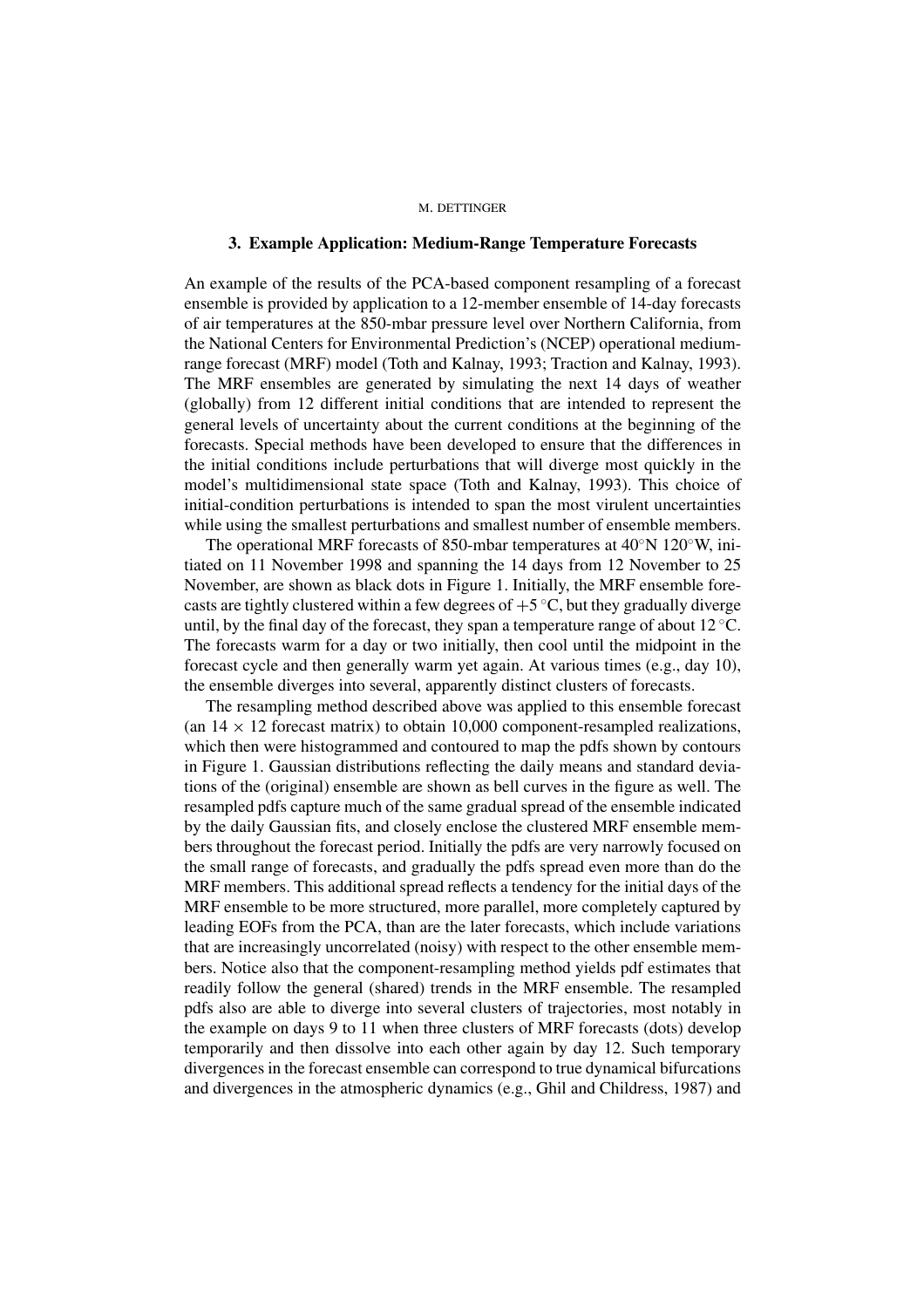



*Figure 1*. Probability density functions and original ensemble-forecast members during an NCEP medium-range forecast (MRF) cycle beginning 11 November 1998; black dots are individual members of the 12-member operational MRF ensemble; dashed curve traces the original-ensemble means and bell-shaped curves (rotated to vertical) are normal distributions with same standard deviations and means as original ensemble at each time. Contours represent the distributions in an ensemble of 10,000 component-resampled realizations.

thus are important to capture when estimating the forecast pdfs. The simple Gaussian distributions shown in the figure cannot replicate this ensemble behavior. In the present methodology, such forecast divergences are captured in the EOFs and weighted appropriately (in both amplitude and numbers of participating ensemble members) by the corresponding coefficient series. Then, when the coefficient series are resampled randomly, both the shapes and relative frequencies of the divergences are naturally reproduced in a satisfying way.

Simply by extending the MRF forecast ensemble considered, e.g., by appending another 14 days of forecast from another grid location (in the manner of Weare and Nasstrom, 1982), the same resampling method can be used to estimate the joint probability distributions for more than one forecast location or variable. An example application of the methodology to the MRF forecasts of temperatures at two California grid cells is shown in Figure 2. The joint distributions are constructed from loading patterns that capture concurrent variations of forecasts at the two points, so that if, say, among MRF ensemble members, those forecasts that warmed in the south tended to cool in the north, and vice versa, the EOFs would reflect that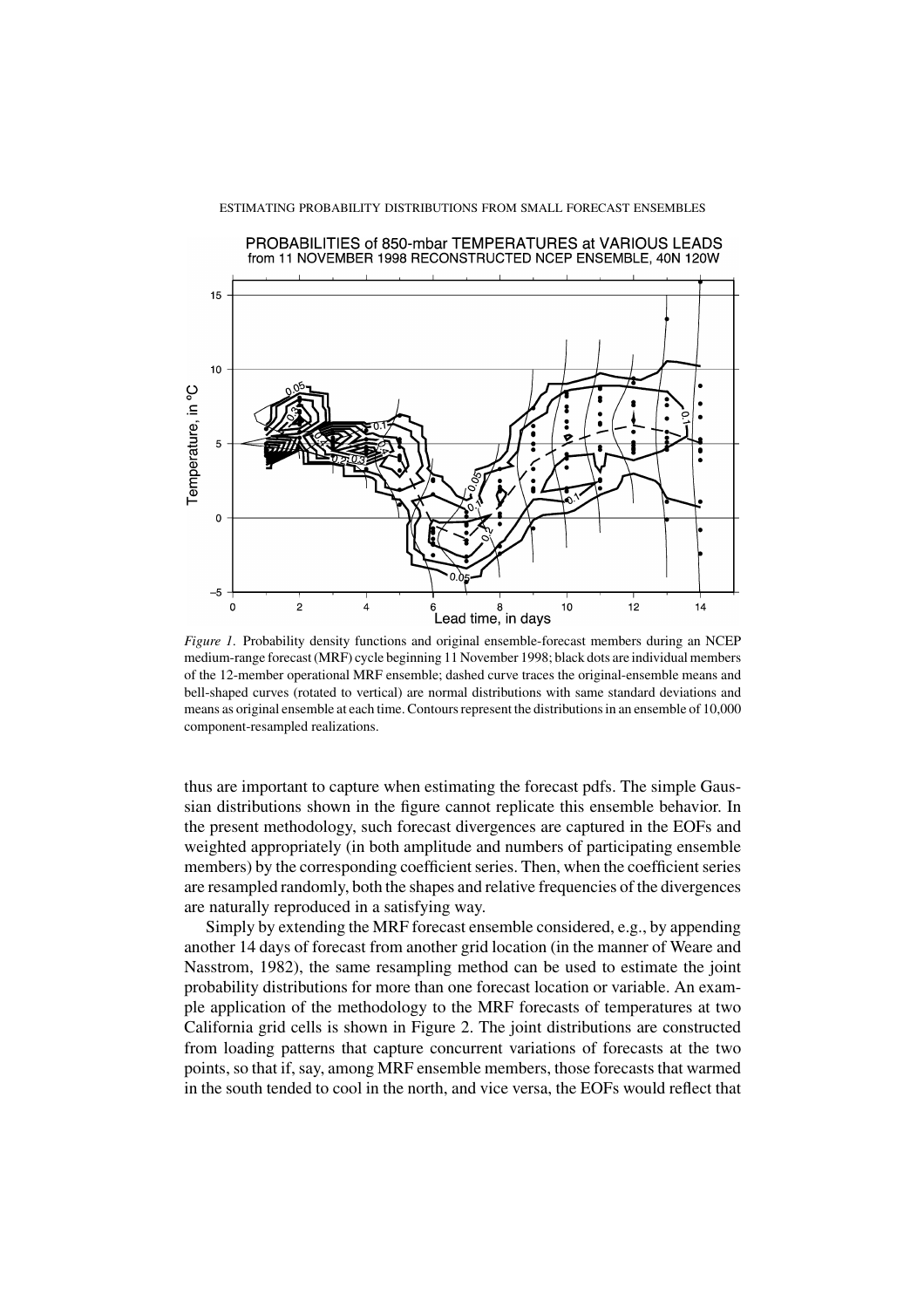# 23 NOV 1998: JOINT PROBABILITIES from MRF 850-mbar TEMPERATURES



*Figure 2*. Same as Fig. 1, but showing the joint distributions of temperatures for two California grid cells, for forecasts initiated on 23 November 1998.

joint behavior and the component-resampled realizations would maintain this joint behavior. Thus the component-resampling approach can provide pdfs that are more informed than would be a simpler histogram or smoothing of the raw ensemble members. The component-resampled realizations themselves also provide examples of the kinds of shared variations among forecast points or variables, for use in other calculations.

The component-resampled method does not directly add information to the ensemble of forecasts, but it does simplify manipulation of the probabilities implied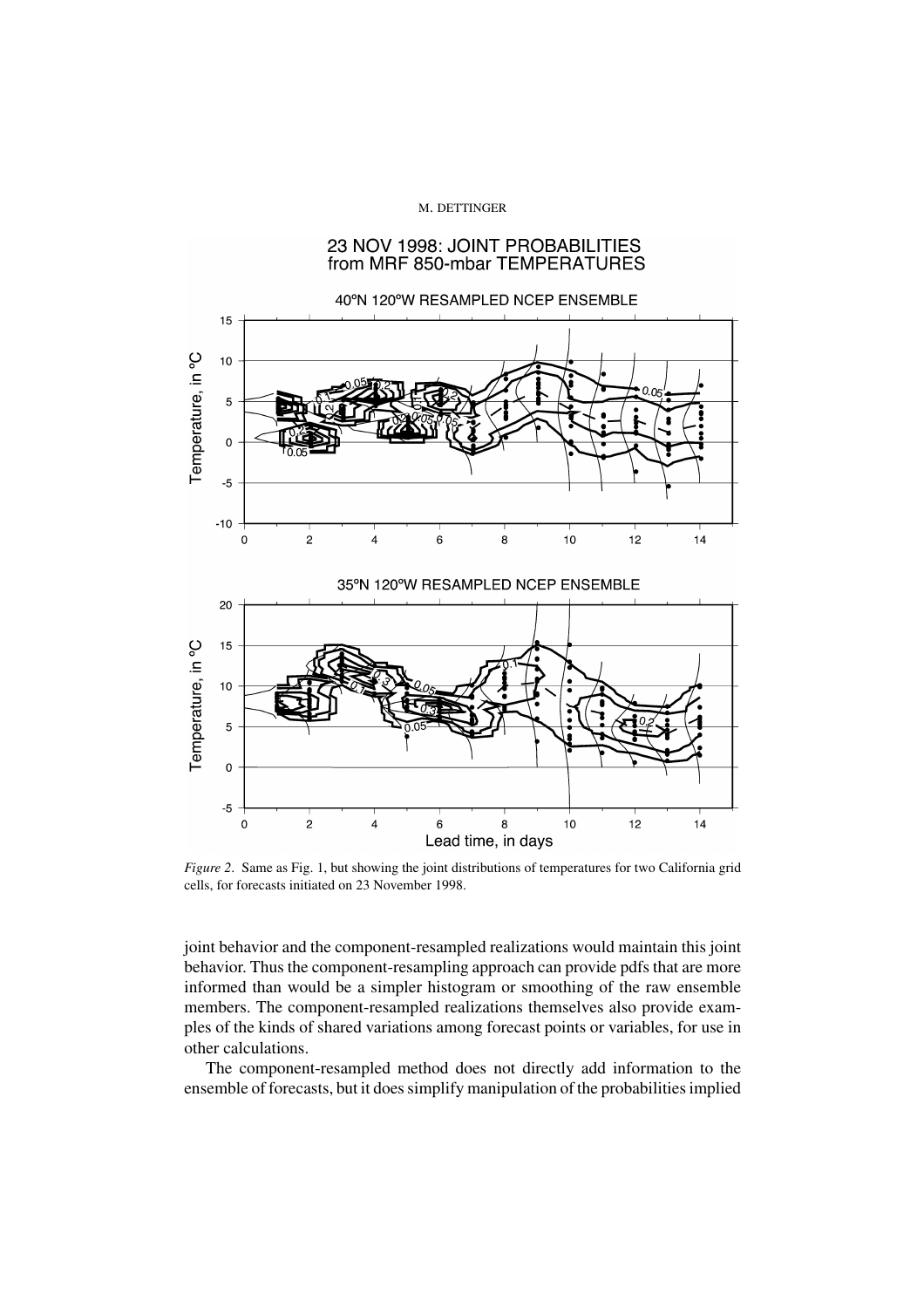

*Figure 3.* Range of temperatures that fall within the 75%-probability range of the daily ensemblemean temperature in the NCEP operational forecast ensemble (upper panel) and the daily probability of being within 1 ◦C of the ensemble mean (lower panel); probabilities were estimated from 10,000 resampled forecast realizations, based on the 30 November 1998 operational forecast ensemble of air temperatures at 850 mbar pressure level above 40◦N 120◦W.

by a forecast ensemble. The smoothed pdfs obtained from the component-resampled forecast realizations can be used as objective (nonparametric) estimates of relatively fine gradations in the ensemble spread at each forecast lead time, gradations that are much finer than could be directly estimated from the original small ensembles. Two examples of uses of these additional gradations are illustrated in Figure 3. The upper panel shows the daily ranges of temperatures in a resampled forecast ensemble falling within a 75%-probability range of the daily ensemble means. This measure could be used to estimate the risks of various temperature outcomes associated with deviations around the ensemble-mean forecasts or, given an archive of past forecast ensembles, could be used to determine the historical reliability of spread-skill forecast relations linking the ensemble spread at any given lead time to the (historical) skill of the ensemble-mean forecast on the same day.

The lower panel in Figure 3 essentially inverts the probabilities suggested by the upper panel to estimate the probability that a given (resampled) ensemble member falls within  $1 \,^{\circ}$ C of the ensemble mean each day. This provides as fine a measure of the ensemble spread as the analyst desires for use in a variety of forecast applications. As with the upper panel, the probability estimates in the lower panel can also be used to hone assessments of the historical forecast skill of the ensemble means.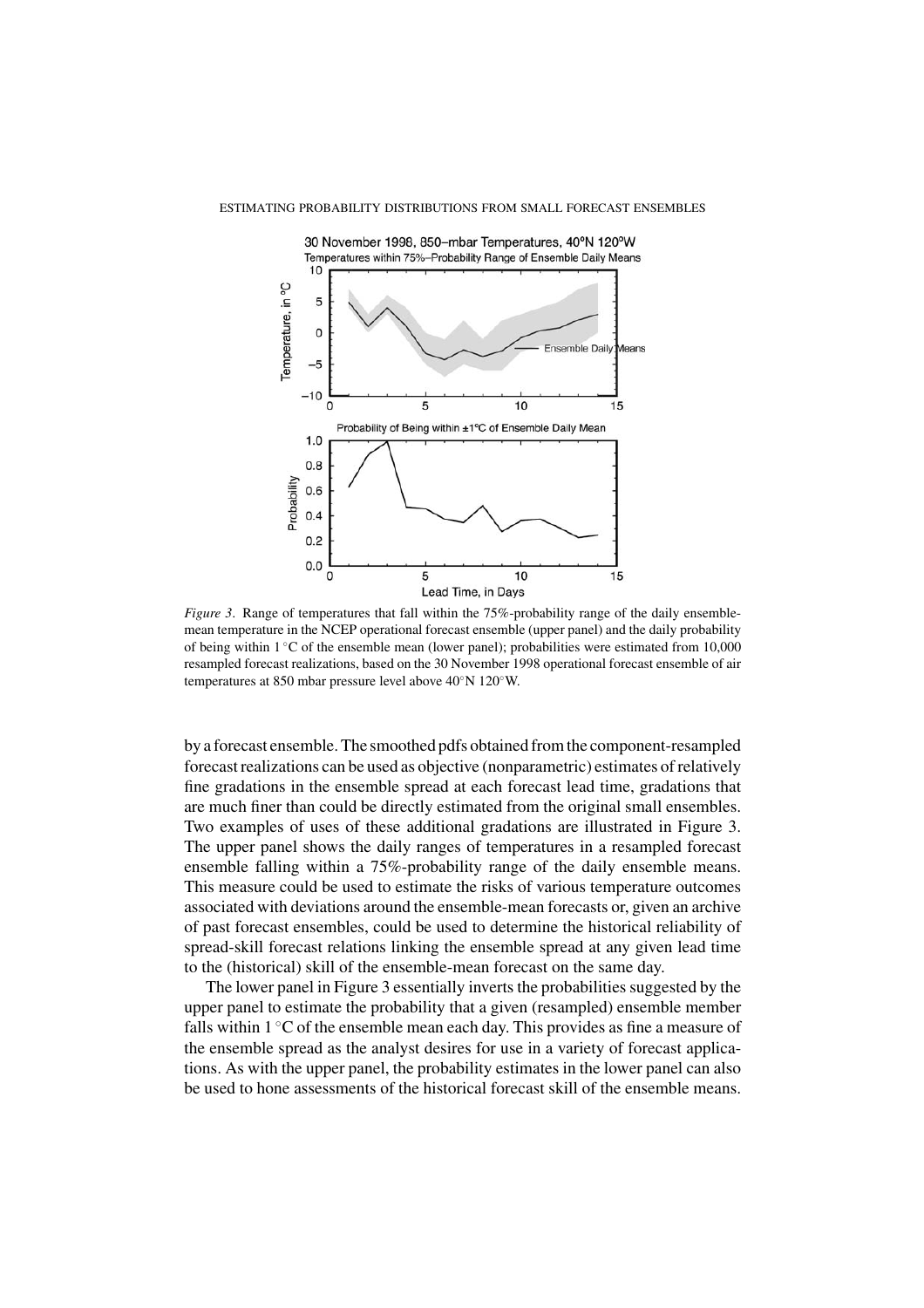### **4. Example Application: Climate-Change Projections**

As an illustration of the value of the more detailed pdf descriptions that can be obtained by component resampling, the procedure is applied here to an ensemble of climate-change projections of 21st Century (2001–2099) climate over Northern California. The ensemble considered here was compiled from six climate models, each simulating responses to each of three specified greenhouse-gas-plus-sulfateaerosols emissions scenarios (Figure 4). The ensemble includes three projections each by the US PCM, Canadian CCCM, German ECHAM4, British HadCM3, Japanese NIES, and Australian CSIRO coupled ocean-atmosphere global climate models; the emissions scenarios are the A2, IS92a, and B2 scenarios (Houghton et al., 2001), which represent projections of relatively rapid, moderate, and intermediate, rates of 21st Century emissions increases, respectively. By considering



*Figure 4*. Ensembles of historical and future temperature and precipitation projections from 6 coupled ocean-atmosphere general-circulation models, each forced by historical and then – in the 21st Century – the A2, B2, and IS92a SRES emissions scenarios (Houghton et al., 2001); background of dashed curves shows annual deviations from the 1951–1980 simulated means whereas heavy curves show 7-yr moving averages. Projections are for a single model grid cell from each model centered over northern California.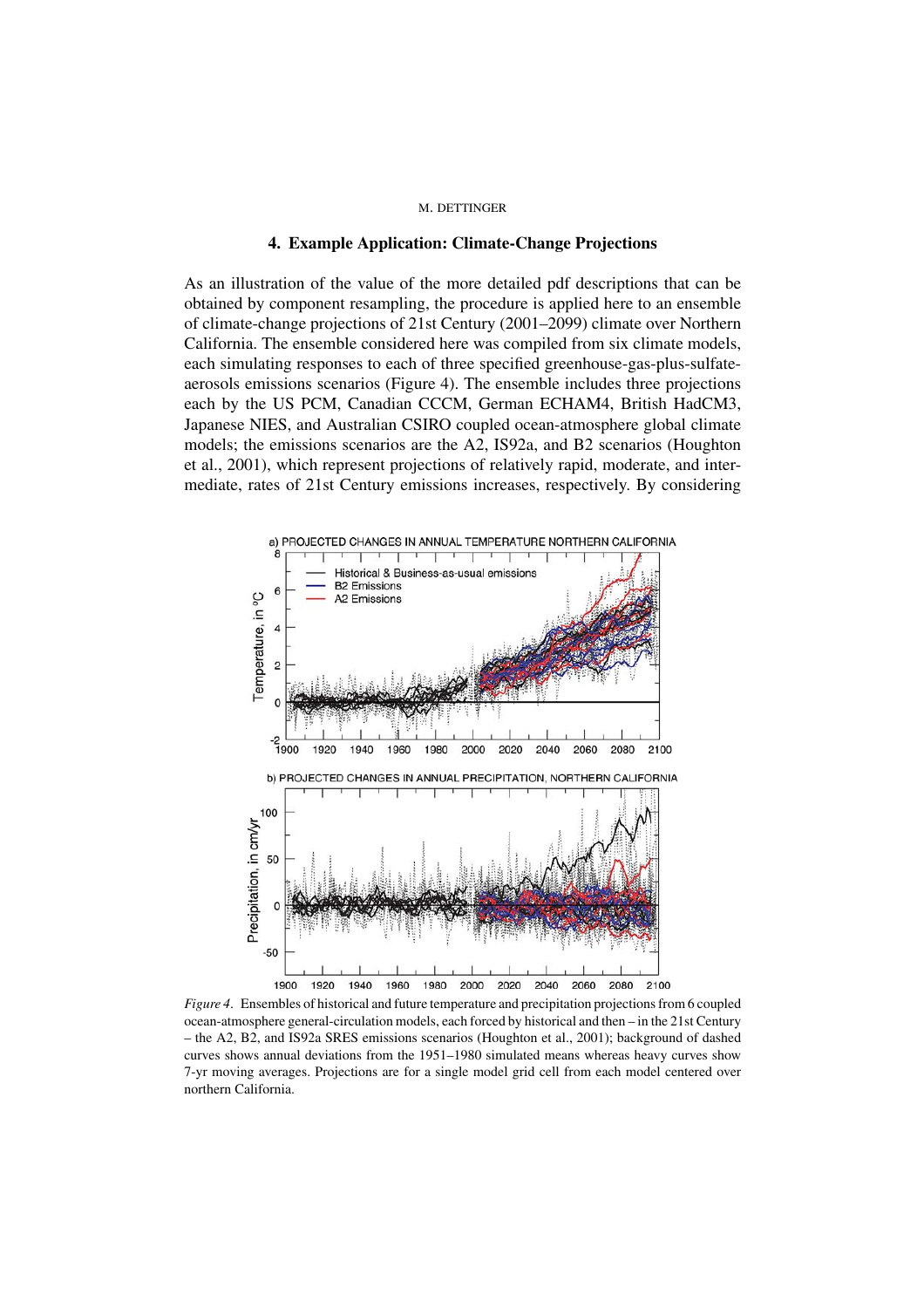this even balancing of models and scenarios, no model or scenario is emphasized over the others. This even-handed treatment of the models and scenarios was valued here sufficiently so that other models that did not have all the scenarios available, and scenarios that have not been run in all the models, were excluded from the present analysis. Ideally, in the absence of known deficiencies in one or another of the ensemble members, the pdfs to be interpreted should reflect, in an even handed way, the combination of uncertainties associated with models and the uncertainties associated with future emissions. However, not all models (or scenarios) are equally skillful at reproducing or projecting climate variations. A simple extension of the resampling procedure to allow an uneven treatment of the models, to weight the most skillful models most and least skillful models least, is outlined at the end of this section.

The 18 99-yr long projections of Northern Californian climate changes compiled here all share rapid warming tendencies after about 1970 and, by about 2020, temperatures have all warmed beyond most of the background of historical temperature variability. The general spread of temperature changes by 2100 is from  $+2.5$  °C to  $+9$  °C. Notably, the scatter among scenarios is not substantially larger or different than the scatter among models considered here; however, emission scenarios that diverge even more than the scenarios analyzed here (e.g., the A1 and B1 scenarios of Houghton et al., 2001) might be different enough to spread the projections considerably more (Hayhoe et al, 2004). Projections of precipitation in the 21st Century are less unanimous, with some projections becoming much wetter (the wettest projections are both from the Canadian model) and some drier. Plotted in this way, the eye naturally focuses on the outliers in the ensemble and many studies have been constructed to address the bounds of such projection ensembles, rather than exploring the more common results.

To improve visualization, interpretation, and – for some applications – the usefulness of this ensemble, the 18 projections of temperature and precipitation (Figure 4) were resampled according to the component-resampling procedure. In this application of the procedure, mixing of the ensemble loading patterns was restricted to only allow projections by a single model to be intermixed. This restriction avoids the possibly inappropriate mixing of incompatible components from the projections by very different climate models. The restriction is easily accomplished by beginning each resampling cycle with the choice of one of the 6 models at random, followed by random sampling among only the 3 amplitude series for that model, to obtain the new realization. With this restriction, even if only 10% of the components (about 20) contribute significantly to any one realization, the number of independent combinations is about  $6 \times 3^{20}$  or about  $10^{10}$ , certainly a sufficient number for applications.

Results of a 20,000 member resampling of the 18-member 99-year climatechange projection ensemble – not the result of the 11 separate sub-applications described in the next paragraph–are shown in Figure 5. The PCA applied in step 4 of the procedure was extended (in the manner of Weare and Nasstrom, 1982) so that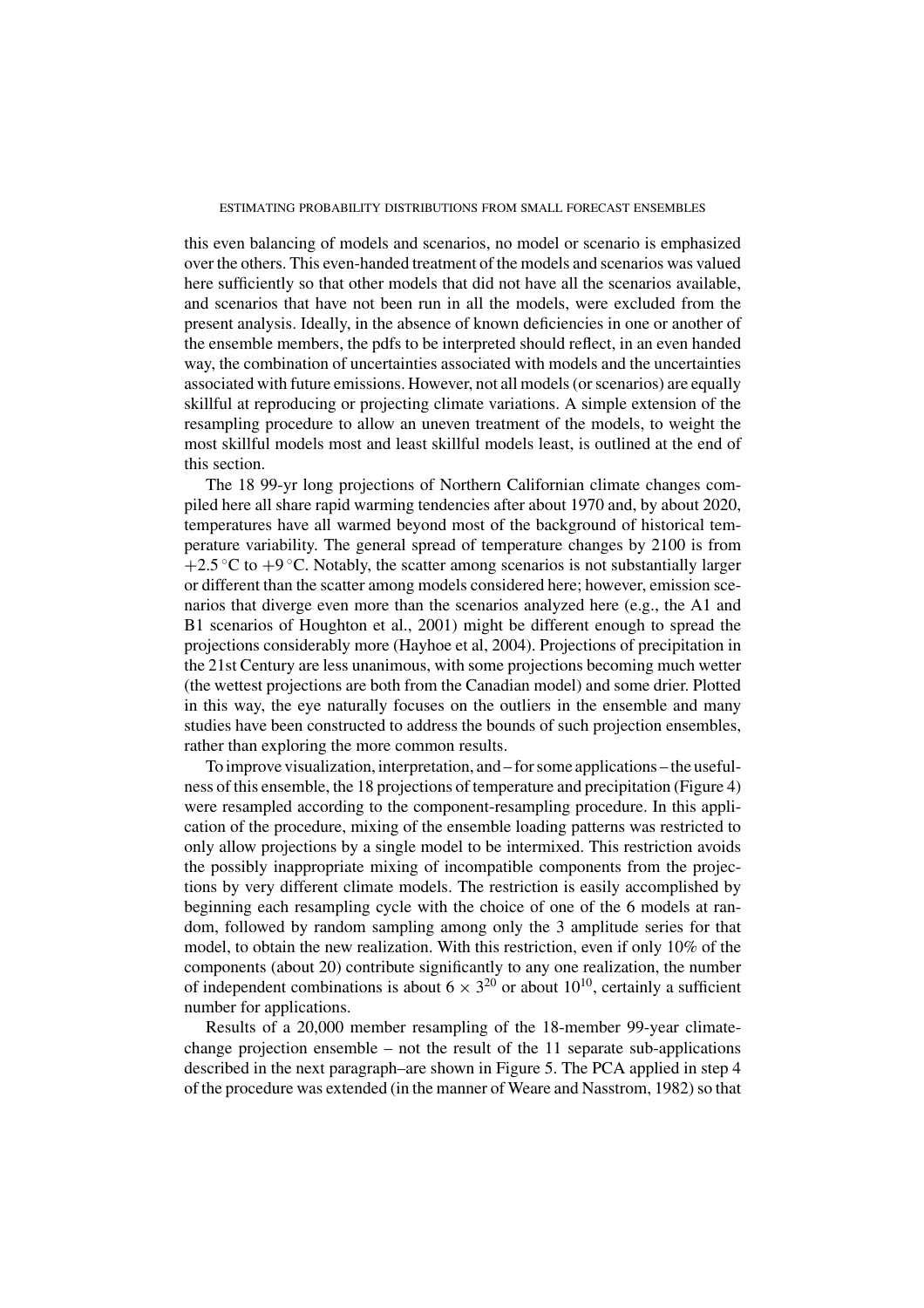

*Figure 5*. Distributions of original and component-resampled projections of annual 21st Century surface-air temperatures and precipitation changes for a grid cell over Northern California (40°N 120◦W), from the ensemble of projections shown in Fig. 4. Red circles show the raw ensemble projections; contours and shading show resampled joint temperature-precipitation probabilities, with contour interval of 0.025.

temperature and precipitation changes were analyzed as a single projection matrix composed of the 99-year time series projections of temperature change appended to bottom of the 99-year projections of precipitation change, to form a  $198 \times 18$ projection-ensemble matrix. This extended projection matrix is decomposed by PCA and resampled, as described in Section 2. The pdfs shown are thus joint pdfs of temperature and precipitation. Consequently, for example, if a particular model has a tendency for excursions of temperature and precipitation to occur simultaneously, the component-resampled realizations emulate those linkages.

PCA of the present 18-member ensemble of the paired 99-year projections of temperature and precipitation change raises the concern that a relatively few examples (ensemble members) are being decomposed into a much larger number of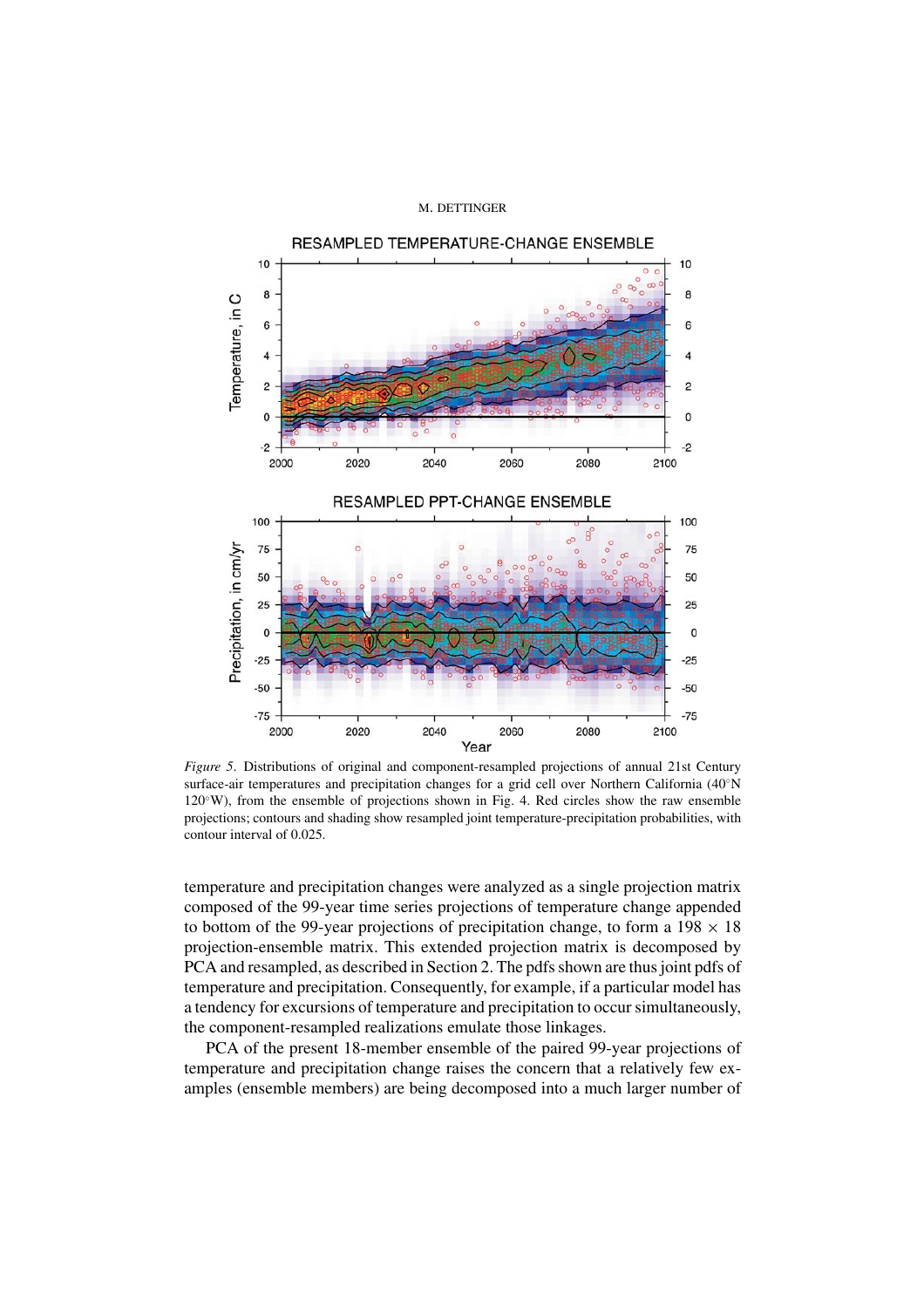EOFs for resampling. In a more typical PCA application, where only a few components are retained from further analysis, such a dearth of examples of variability can lead to misinterpretations of the significance or character of the modes isolated. In the present application, however, the problem is much less debilitating because no components are left out of the resampling. That is, all the "parts" are saved and find their ways into the resampled realizations so that the particular form that the PCA decomposition takes is less crucial. Recall that the primary role of PCA in the present analysis is to provide a ready supply of uncorrelated components for resampling with components that together still comprise all, and only, the variance in the original ensemble. To illustrate the strength of the simple form of component resampling outlined previously, the climate-change ensemble was resampled by two different methods: first, precisely as outlined in Section 2 (with results illustrated in Figure 5), and then a second time, in 11 separate applications of the method to subsets of the ensemble containing the projections of precipitation and temperature change for 9 years each. The 9 years in these subsets were selected to span the 99 years of the original projections. The 9 years in each subset could be staggered randomly through the projection period (results shown here) or spaced uniformly through it. The pdfs from the 11 applications were then averaged by decade and compared (in later figures) to the results from the former, simpler application of the method. Considered at this decadal scale, the pdfs obtained by the two methods will be seen to be all but distinguishable.

Early in the 21st Century, the projections are closely clustered, somewhat warmer and somewhat drier on average than the 1951–1980 climatology (because, even by 2000, greenhouse forcings were larger than during that climatology period; Dai et al., 2001). The ensembles spread over the course of the 21st Century, until by the final decade of the projections, temperature-change projections range (mostly) from about  $+2$  to  $+7$  °C, and precipitation-change projections range from about  $-30$  to  $+25$  cm/yr with two outlying exceptions. The smoothing that is provided by the component-resampling procedure is illustrated in Figure 6 by the averages of 11-yr time slices through the time varying projection pdf in Figure 5. Heavy curves correspond to the pdfs from the direct application of the method as described in Section 2, ignoring the mismatch between number of ensemble members (18) and number of time steps and thus number of components resampled (twice 99 years). Light curves correspond to the 11-subset revision of the method, outlined earlier in this section. No substantial differences between the results were found, and even the year-by-year pdfs in Figure 5 are in excellent agreement with both sets of decadal pdfs in Figure 6.

The resampled temperature-change pdfs spread and trend toward warmer conditions as the 21st Century climate evolves. The pdfs measure the combination of uncertainties from simulated natural variability in the projections, from the differences between models, and from the differences between emissions scenarios. The gradual widening of the pdfs is mostly a result of divergence between the models and divergence of the emissions scenarios, with relatively little contribution by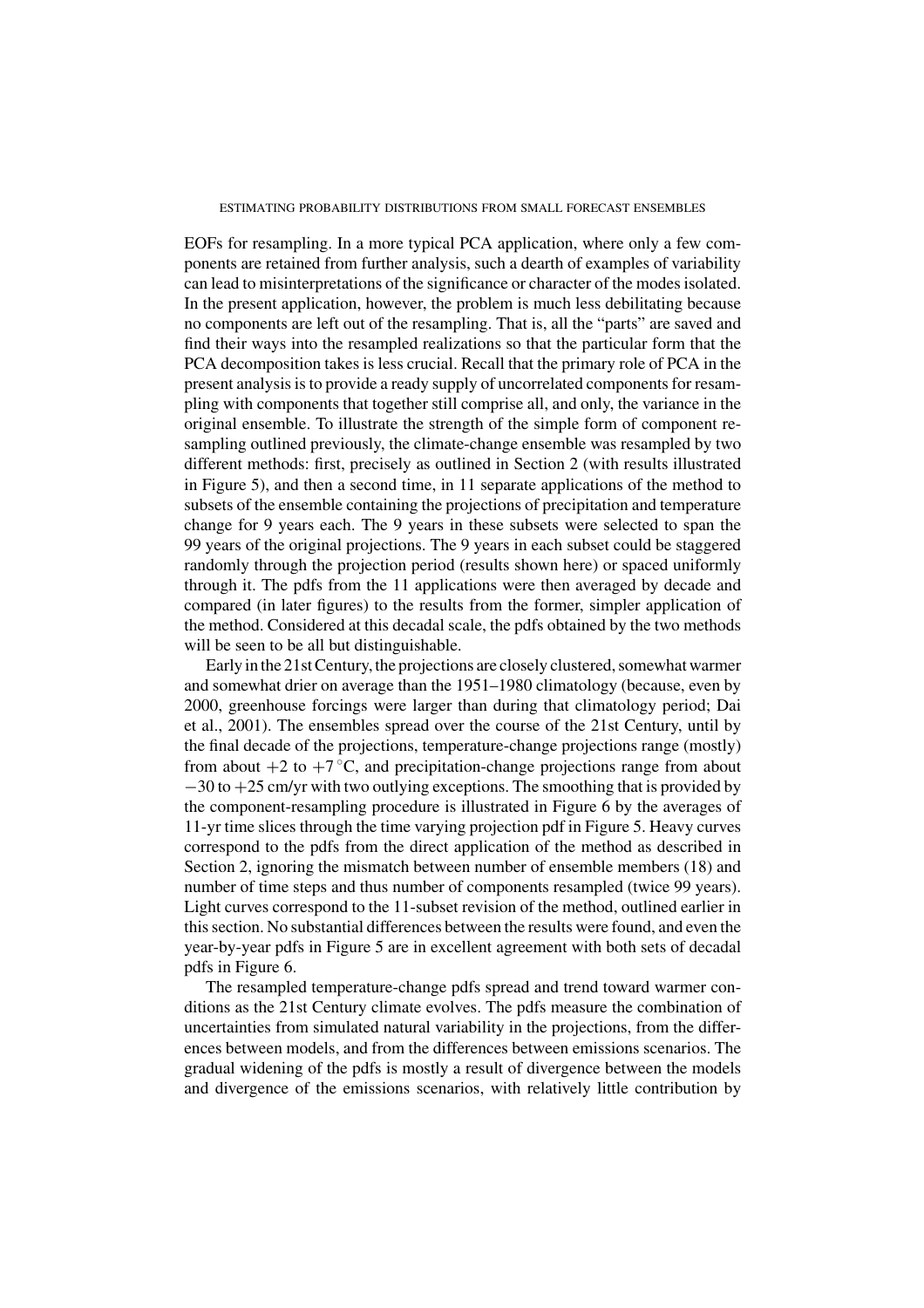

*Figure 6*. Time slices of the distributions of resampled ensemble realizations from Figure 5; heavy curves are eleven-year averages of distributions directly from Figure 5, thin lines are results of distributions estimated from separately resampling the ensemble in 11 9-yr subsets of the original 99-yr ensemble (described in text).

increasing interannual variability within any given model's projections (a conclusion obtained by resampling subsets of the ensemble containing only one model, one emissions scenario, and so forth). Notice that, by the 11-year period centered on 2028, realizations that are cooler than the 1951–1980 "normal" are already exceedingly rare.

The precipitation-change pdfs translate and spread much less than do the temperature pdfs (Figure 6). Overall, the component-resampled realizations (as in the raw projections) most commonly exhibit only modest 21st Century precipitation changes over California. The modes of the smoothed (resampled) pdfs in Figure 6 trend toward drier conditions, which is much more difficult to perceive in the scattered red dots of Figure 5 or in Figure 4. Thus, although no new information is introduced by the component-resampling procedure, the smoothing it allows can be very informative nonetheless. The general rate of expansion of the ensemble spread around this mean precipitation-change behavior is small, except for a distinct heavy tail spread towards substantially wetter conditions. That heavy tail spread reflects the contributions to the ensemble from the Canadian model's projections, the two outlying much wetter projections in the original 18-member ensemble. That model, under each of the emissions scenarios, evolves towards a much wetter California.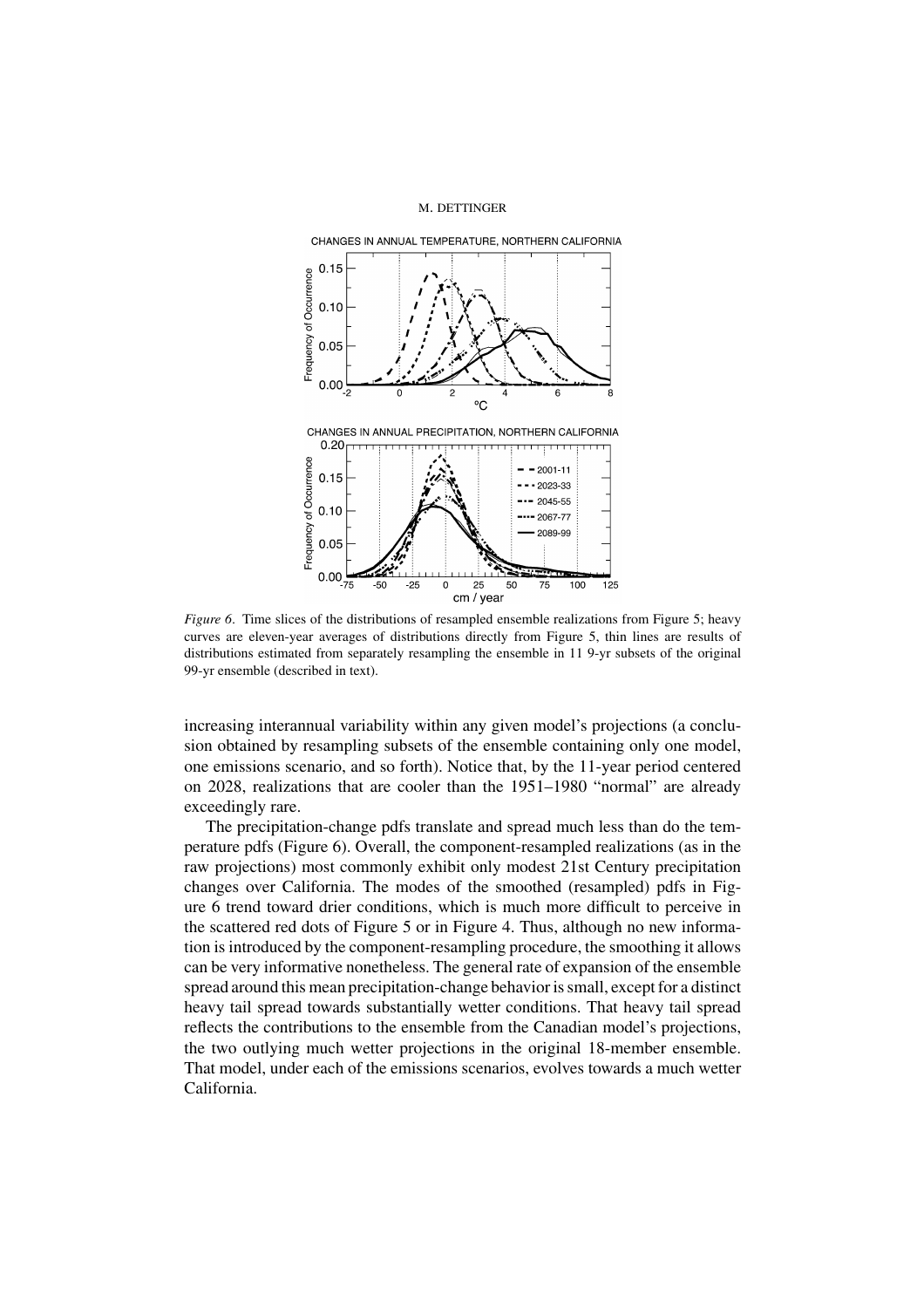The component-resampled realizations of the projections provide a ready supply of examples of coordinated temperature and precipitation changes for use in evaluating the risk of various climate-change impacts. As a simple example, the 20,000 temperature-and-precipitation-change realizations generated for Figures 5 and 6 were introduced to the streamflow amount and timing response surfaces mapped by Jeton et al. (1996) for the North Fork American River in the central Sierra Nevada. Those response surfaces (Figures 16b and 17c in Jeton et al., 1996) describe the mean simulated changes in annual streamflow amounts and in the median-flow dates (days of year by which half the year's flow is past), in response to 100-year long synthetic climate series with arbitrarily specified mean-climate changes ranging from cooler to warmer, and from drier to wetter. The mean streamflow changes, as mapped by Jeton et al. (1996), that would be expected from the temperature and precipitation changes in each of the 20,000 resampled ensemble realizations (from each of the time slices in Figure 6) were accumulated, and the resulting pdfs of changes in streamflow amount and timing are shown in Figure 7. The realizations from both resampling approaches used in Figure 6 (light and heavy curves) were used to estimate streamflow amount and timing pdfs with no substantial difference in the results.



*Figure 7*. Distributions of annual streamflow amounts and median-flow dates (date by which half of a year's flow is past) in response to 20,000 resampled climate-change projections (illustrated in Fig. 6), streamflow responses were estimated from response surfaces mapped in Jeton et al. (1996); curves weighted as in Figure 6.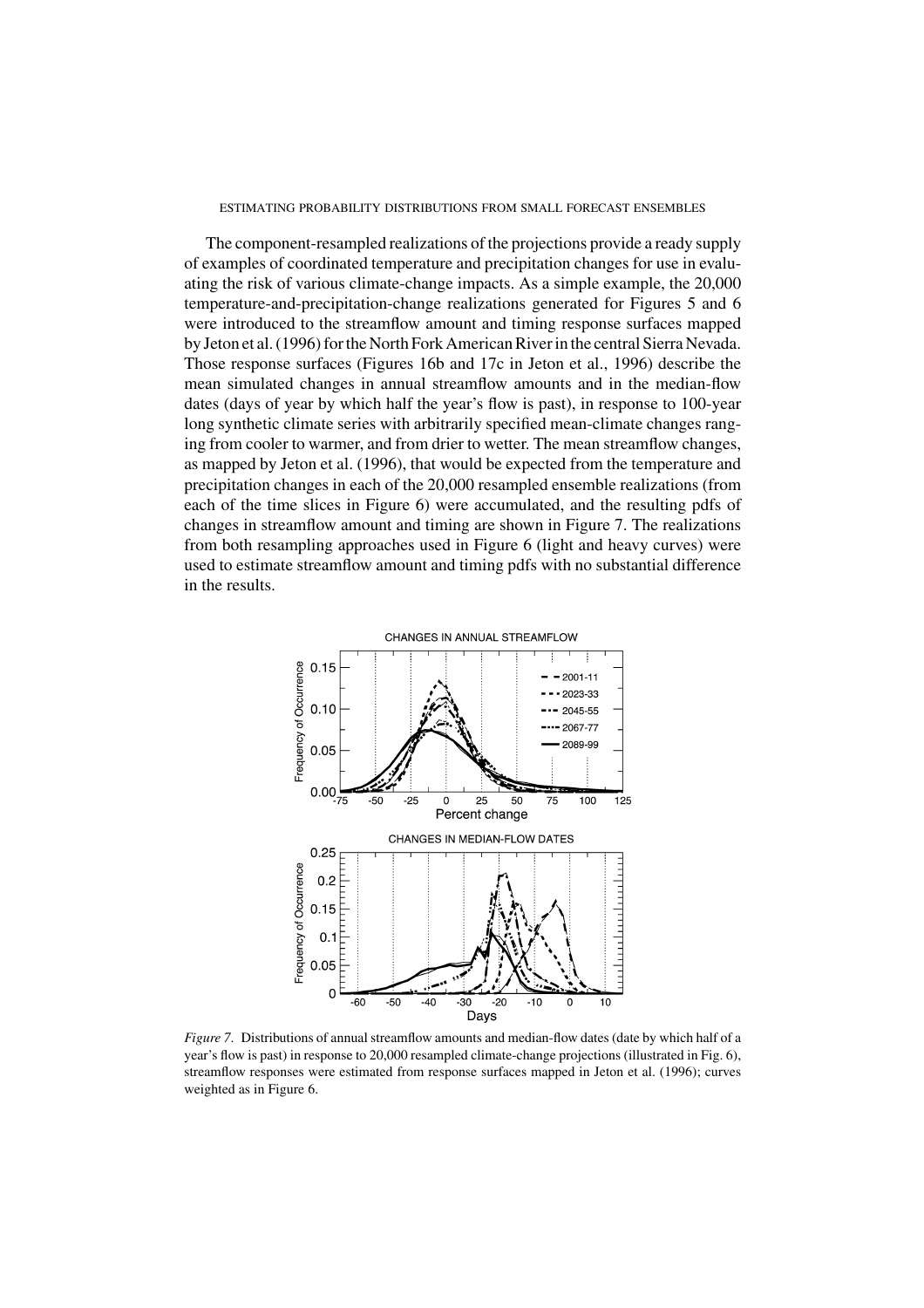The pdfs of annual streamflow changes in Figure 7 are similar to the pdfs of precipitation change in Figure 3, reflecting the strong control that precipitation change exerts on total streamflow amount, as well as the nearly complete buffering of streamflow amounts against responses to temperature changes, discussed at length by Jeton et al. (1996). By the end of the 21st Century, streamflow amounts are significantly biased towards a drier mean and mode, although the much wetter Canadian climate models ensures a heavy tail of significantly wetter streamflow-amount realizations. Streamflow timing mostly reflects the warmer temperatures projected by all the models, although concurrent precipitation changes in the realizations couple nonlinearly with the temperature effects in the Jeton et al. (1996) response surfaces to yield much broader and more multimodal timing distributions. By the 11-year period centered on 2028, years with earlier than normal (1951–1980) median-flow dates are all but eliminated among the resampling-driven realizations. By the end of the 21st Century, the most common median-flow date projections are nearly a month earlier than the 1951–1980 norms; see Stewart et al. (2004) for a more comprehensive and geographically far-reaching discussion of this phenomenon.

Now, consider the differences between the messages and information contents of Figure 4 and Figure 6 (or 7). From the tangle of projections in Figure 4, we conclude mostly that projected temperature changes are more unanimous than are the projections of precipitation change, and that very wet futures are a significant threat (or opportunity). The pdfs, in contrast, suggest that the envelope of (most likely) temperature projections spreads more through time than does the envelope of precipitation changes. The less-than-obvious tendency for the mode of precipitation changes to drift towards drier conditions is also much clearer in the pdfs. In fact, no new information has been added to the ensemble by the component-resampling procedure, but our understanding of the potentialities that the ensemble represents is arguably much clearer. In addition, the users of such an ensemble has much more freedom to select their own levels of risk aversion when ensemble results are quantified by pdfs rather than by a tangle of intertwining projections. The pdfs amount to (crude) estimates of likelihood of various future climates. Risk is essentially a product of likelihood and cost of a given outcome, so that each application needs the opportunity to identify its own levels and climates. A more pdf-centric approach to projection ensembles makes this opportunity available.

Although the resampling procedure as applied in this section added no real information to the ensembles, the procedure can be used to add information in simple and helpful ways. For example, the resampling procedure shown above treated each model's projections as equally likely and each emissions scenario as equally likely. However, the procedure can be modified to reflect any assumed weighting of the various models and scenarios. For example, if the accuracies of each model could be quantitatively indexed by a measure of the likelihood that its projections were most accurate (among all the models considered), then those indices could be used to weight the number of times that its components would contribute to the resampling procedure. This would mean that the most accurate models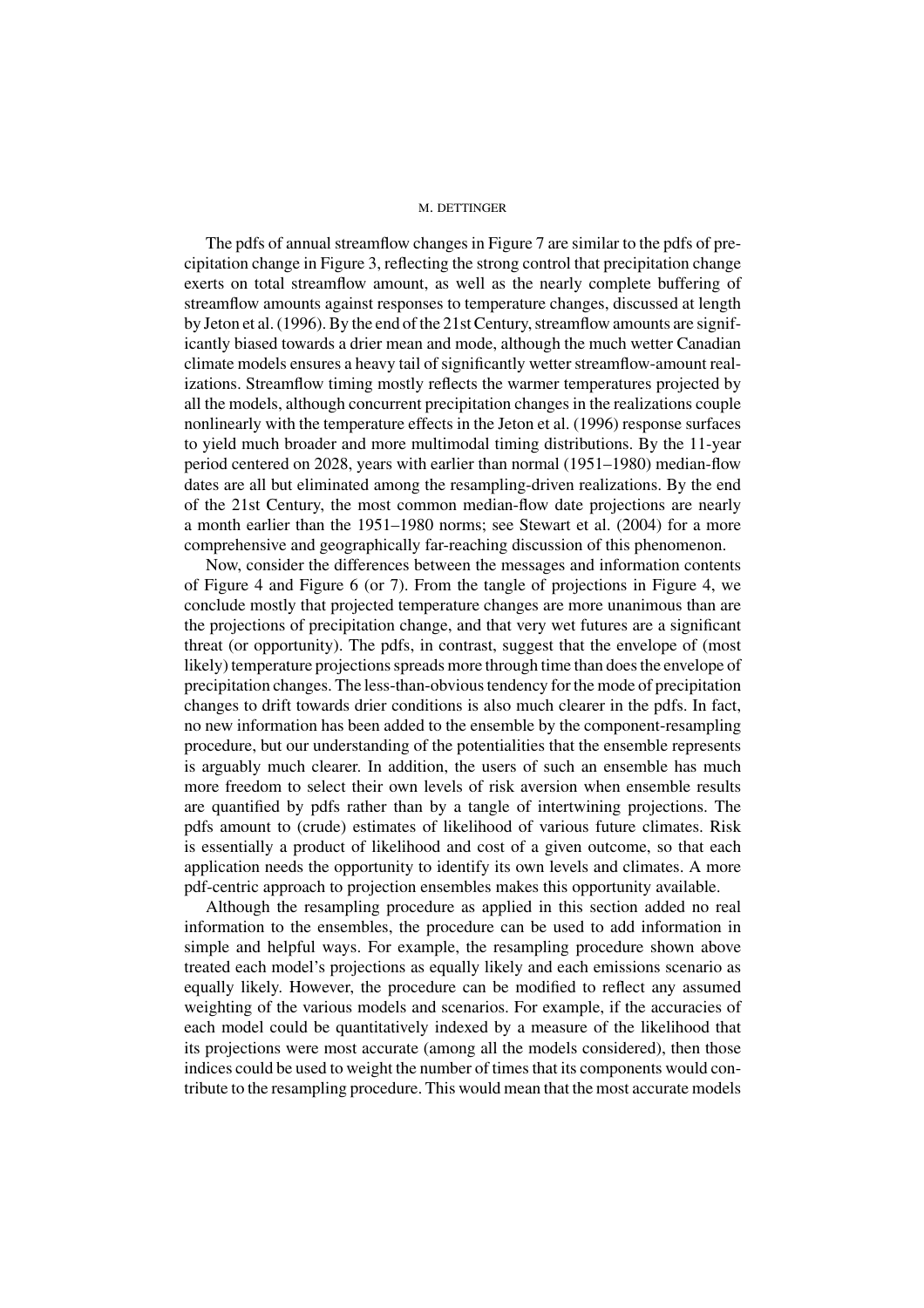would contribute most to the resampled distributions and the least accurate models would contribute least. Similarly, if the likelihood of emissions scenarios could likewise be ranked quantitatively, the resampling probabilities could be adjusted to reflect those outcomes as well. Thus measures of the "skill" of various models and scenarios can be objectively and simply included in the estimation of risks and probabilities.

## **5. Summary**

In many meteorological and climatological modeling applications, the availability of ensembles of predictions containing very large numbers of members would substantially ease statistical analyses and validations, and could be used to improve prediction skill. This study describes and demonstrates an objective approach for generating large ensembles of "additional" ensemble members from smaller ensembles, where the additional ensemble members shared important firstand second-order statistical characteristics and some dynamic relations within the original ensemble. By decomposing the original ensemble members into assuredly independent time-series components (using PCA) that can then be resampled randomly and recombined, the component-resampling procedure generates additional time series that follow the large and small scale structures in the original ensemble members, without requiring any tuning by the user. The method is demonstrated by applications to operational medium-range weather forecast ensembles from a single NCEP weather model and to a multi-model, multi-emission-scenario ensemble of 21st Century climate-change projections. Although little or no new information is introduced by the component-resampling procedure, it provides an objective method for developing reproducible estimates of detailed probability distributions from small ensembles. The procedure also offers a natural way to incorporate information about model or ensemble-member skills, if that additional information is available. Thus the procedure helps to bridge the gap between subjectively interpreted "spaghetti" plots of small ensembles and the kinds of visualizations and calculations that could be accomplished with much larger ensembles.

## **Acknowledgments**

The idea for this procedure was spawned by an offhand remark from Cecile Penland, Climate Diagnostics Center, over lunch several years ago. This study was funded by the California Energy Commission's California Climate Change Center at Scripps Institution of Oceanography, and by the Geological Survey's Hydroclimatology Program.